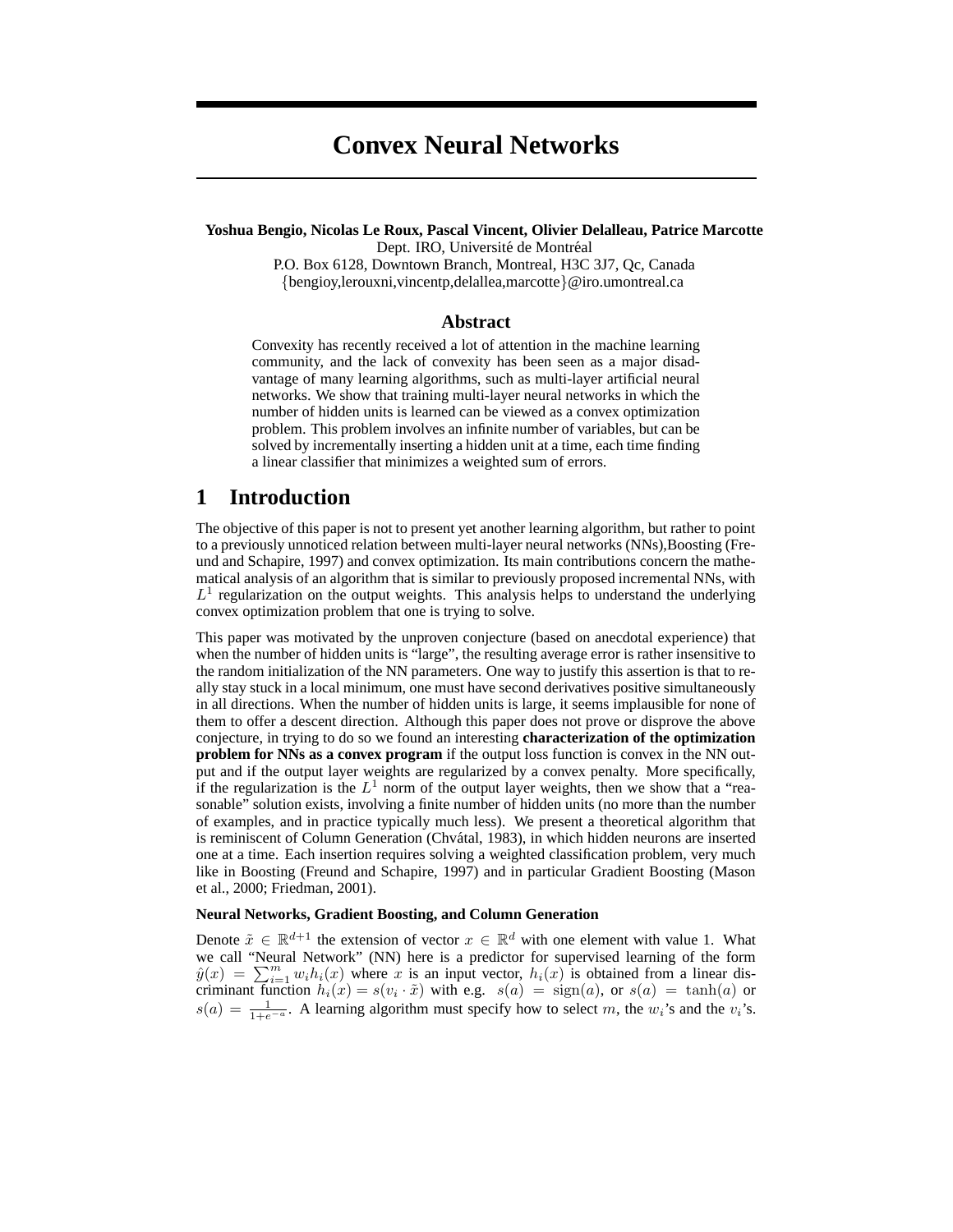The classical solution (Rumelhart, Hinton and Williams, 1986) involves (a) selecting a loss function  $Q(\hat{y}, y)$  that specifies how to penalize for mismatches between  $\hat{y}(x)$  and the observed y's (target output or target class), (b) optionally selecting a regularization penalty that favors "small" parameters, and (c) choosing a method to approximately minimize the sum of the losses on the training data  $D = \{(x_1, y_1), \ldots, (x_n, y_n)\}\$  plus the regularization penalty. Note that in this formulation, an output non-linearity can still be used, by inserting it in the loss function Q. Examples of such loss functions are the quadratic loss  $||\hat{y} - y||^2$ , the hinge loss max $(0, 1 - y\hat{y})$  (used in SVMs), the cross-entropy loss  $-y \log \hat{y} - (1 - y) \log(1 - \hat{y})$ (used in logistic regression), and the exponential loss  $e^{-y\hat{y}}$  (used in Boosting).

Gradient Boosting has been introduced in (Friedman, 2001) and (Mason et al., 2000) as a non-parametric greedy-stagewise supervised learning algorithm in which one adds a function at a time to the current solution  $\hat{y}(x)$ , in a steepest-descent fashion, to form an additive model as above but with the functions  $h_i$  typically taken in other kinds of sets of functions, such as those obtained with decision trees. In a stagewise approach, when the  $(m+1)$ -th basis  $h_{m+1}$ is added, only  $w_{m+1}$  is optimized (by a line search), like in *matching pursuit* algorithms. Such a greedy-stagewise approach is also at the basis of Boosting algorithms (Freund and Schapire, 1997), which is usually applied using decision trees as bases and  $Q$  the exponential loss. It may be difficult to minimize exactly for  $w_{m+1}$  and  $h_{m+1}$  when the previous bases and weights are fixed, so (Friedman, 2001) proposes to "follow the gradient" in function space, i.e., look for a base learner  $h_{m+1}$  that is best correlated with the gradient of the average loss on the  $\hat{y}(x_i)$  (that would be the residue  $\hat{y}(x_i) - y_i$  in the case of the square loss). The algorithm analyzed here also involves maximizing the correlation between  $Q'$  (the derivative of Q with respect to its first argument, evaluated on the training predictions) and the next basis  $h_{m+1}$ . However, we follow a "stepwise", less greedy, approach, in which all the output weights are optimized at each step, in order to obtain convergence guarantees.

Our approach adapts the Column Generation principle (Chvátal, 1983), a decomposition technique initially proposed for solving linear programs with many variables and few constraints. In this framework, active variables, or "columns", are only generated as they are required to decrease the objective. In several implementations, the column-generation subproblem is frequently a combinatorial problem for which efficient algorithms are available. In our case, the subproblem corresponds to determining an "optimal" linear classifier.

# **2 Core Ideas**

Informally, consider the set  $H$  of all possible hidden unit functions (i.e., of all possible hidden unit weight vectors  $v_i$ ). Imagine a NN that has all the elements in this set as hidden units. We might want to impose precision limitations on those weights to obtain either a countable or even a finite set. For such a NN, we only need to learn the output weights. If we end up with a finite number of non-zero output weights, we will have at the end an ordinary feedforward NN. This can be achieved by using a regularization penalty on the output weights that yields sparse solutions, such as the  $L^1$  penalty. If in addition the loss function is convex in the output layer weights (which is the case of squared error, hinge loss,  $\epsilon$ -tube regression loss, and logistic or softmax cross-entropy), then it is easy to show that the overall training criterion is convex in the parameters (which are now only the output weights). The only problem is that there are as many variables in this convex program as there are elements in the set  $H$ , which may be very large (possibly infinite). However, we find that with  $L^1$  regularization, a finite solution is obtained, and that such a solution can be obtained by greedily inserting one hidden unit at a time. Furthermore, it is theoretically possible to check that the global optimum has been reached.

**Definition 2.1.** Let  $H$  be a set of functions from an input space  $X$  to  $\mathbb{R}$ . Elements of  $H$ *can be understood as "hidden units" in a NN. Let* W *be the Hilbert space of functions from* H to R<sub>r</sub>, with an inner product denoted by  $a \cdot b$  for  $a, b \in W$ . An element of W can be *understood as the output weights vector in a neural network. Let*  $h(x): \mathcal{H} \to \mathbb{R}$  *the function that maps any element*  $h_i$  *of*  $H$  *to*  $h_i(x)$ *.*  $h(x)$  *can be understood as the vector of activations*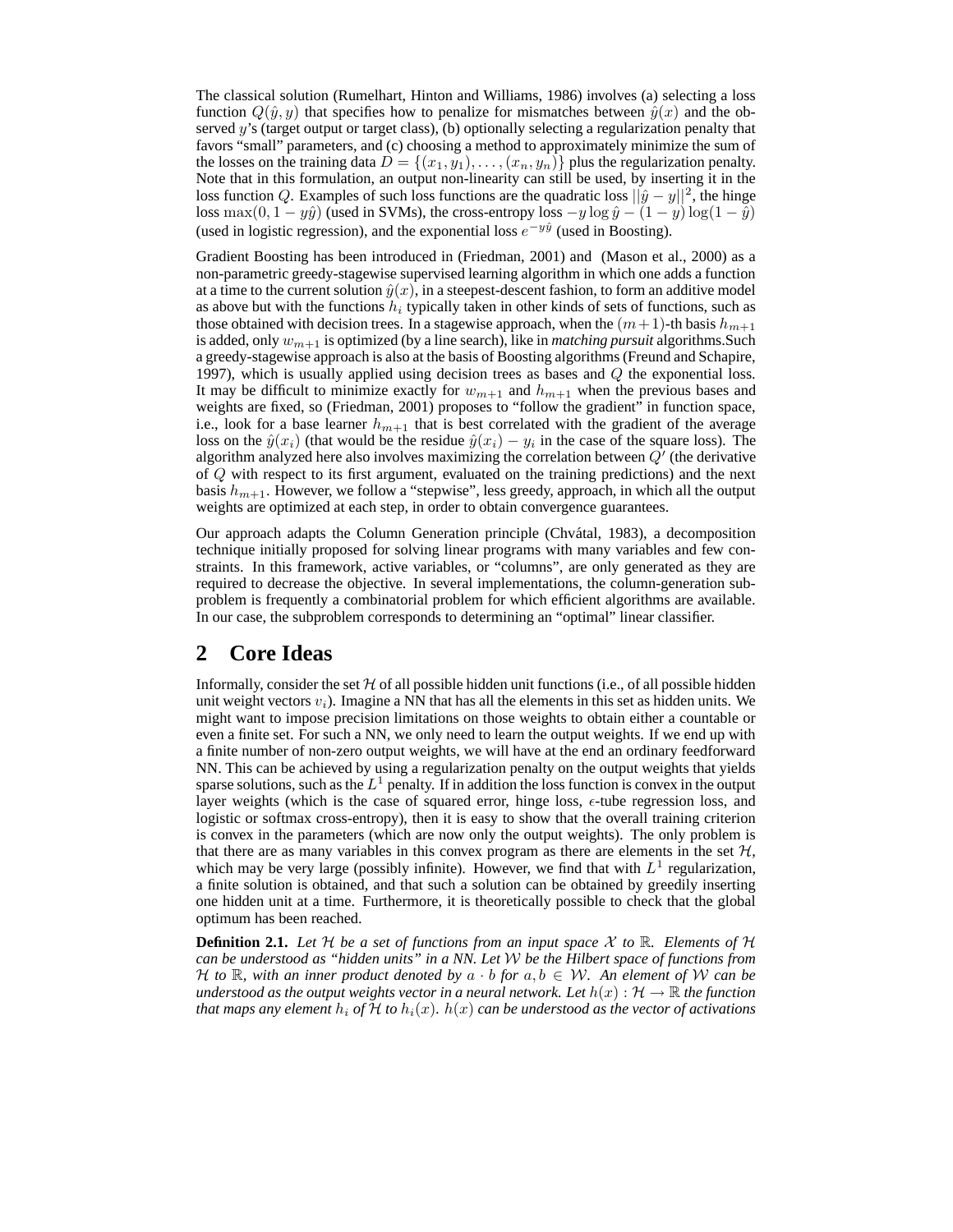*of hidden units when input* x *is observed. Let*  $w \in W$  *represent a* parameter *(the output weights*). The NN prediction is denoted  $\hat{y}(x) = w \cdot h(x)$ . Let  $Q : \mathbb{R} \times \mathbb{R} \to \mathbb{R}$  be a *cost function convex in its first argument that takes a scalar prediction*  $\hat{y}(x)$  *and a scalar target value* y *and returns a scalar cost. This is the cost to be minimized on example pair*  $(x, y)$ . Let  $\overset{\circ}{D} = \{(x_i, y_i) : 1 \leq i \leq n\}$  a training set. Let  $\Omega : \mathcal{W} \to \mathbb{R}$  be a convex *regularization functional that penalizes for the choice of more "complex" parameters (e.g.,*  $\Omega(w) = \lambda ||w||_1$  *according to a 1-norm in* W, if H is countable). We define the convex NN criterion  $C(\mathcal{H}, Q, \Omega, D, w)$  *with parameter* w *as follows:* 

$$
C(\mathcal{H}, Q, \Omega, D, w) = \Omega(w) + \sum_{t=1}^{n} Q(w \cdot h(x_t), y_t).
$$
 (1)

The following is a trivial lemma, but it is conceptually very important as it is the basis for the rest of the analysis in this paper.

**Lemma 2.2.** *The convex NN cost*  $C(\mathcal{H}, Q, \Omega, D, w)$  *is a convex function of* w.

*Proof.*  $Q(w \cdot h(x_t), y_t)$  is convex in w and  $\Omega$  is convex in w, by the above construction. C is additive in  $Q(w \cdot h(x_t), y_t)$  and additive in  $\Omega$ . Hence C is convex in w.  $\Box$ 

Note that there are no constraints in this convex optimization program, so that at the global minimum all the partial derivatives of  $C$  with respect to elements of  $w$  cancel.

Let  $|\mathcal{H}|$  be the cardinality of the set  $\mathcal{H}$ . If it is not finite, it is not obvious that an optimal solution can be achieved in finitely many iterations.

Lemma 2.2 says that training NNs from a very large class (with one or more hidden layer) can be seen as convex optimization problems, usually in a very high dimensional space, **as long as we allow the number of hidden units to be selected by the learning algorithm**. By choosing a regularizer that promotes **sparse** solutions, we obtain a solution that has a **finite** number of "active" hidden units (non-zero entries in the output weights vector w). This assertion is proven below, in theorem 3.1, for the case of the hinge loss.

However, even if the solution involves a finite number of active hidden units, the convex optimization problem could still be computationally intractable because of the large number of variables involved. One approach to this problem is to apply the principles already successfully embedded in Gradient Boosting, but more specifically in Column Generation (an optimization technique for very large scale linear programs), i.e., add one hidden unit at a time in an incremental fashion. The **important ingredient here is a way to know that we have reached the global optimum, thus not requiring to actually visit all the possible hidden units.** We show that this can be achieved as long as we can solve the sub-problem of finding a linear classifier that minimizes the weighted sum of classification errors. This can be done exactly only on low dimensional data sets but can be well approached using weighted linear SVMs, weighted logistic regression, or Perceptron-type algorithms.

Another idea (not followed up here) would be to consider first a smaller set  $\mathcal{H}_1$ , for which the convex problem can be solved in polynomial time, and whose solution can theoretically be selected as initialization for minimizing the criterion  $C(\mathcal{H}_2, Q, \Omega, D, w)$ , with  $\mathcal{H}_1 \subset \mathcal{H}_2$ , and where  $H_2$  may have infinite cardinality (countable or not). In this way we could show that we can find a solution whose cost satisfies  $C(\mathcal{H}_2, Q, \Omega, D, w) \leq C(\mathcal{H}_1, Q, \Omega, D, w)$ , i.e., is at least as good as the solution of a more restricted convex optimization problem. The second minimization can be performed with a local descent algorithm, without the necessity to guarantee that the global optimum will be found.

# **3 Finite Number of Hidden Neurons**

In this section we consider the special case with  $Q(\hat{y}, y) = max(0, 1 - y\hat{y})$  the hinge loss, and  $L<sup>1</sup>$  regularization, and we show that the global optimum of the convex cost involves at most  $n + 1$  hidden neurons, using an approach already exploited in (Rätsch, Demiriz and Bennett, 2002) for  $L^1$ -loss regression Boosting with  $L^1$  regularization of output weights.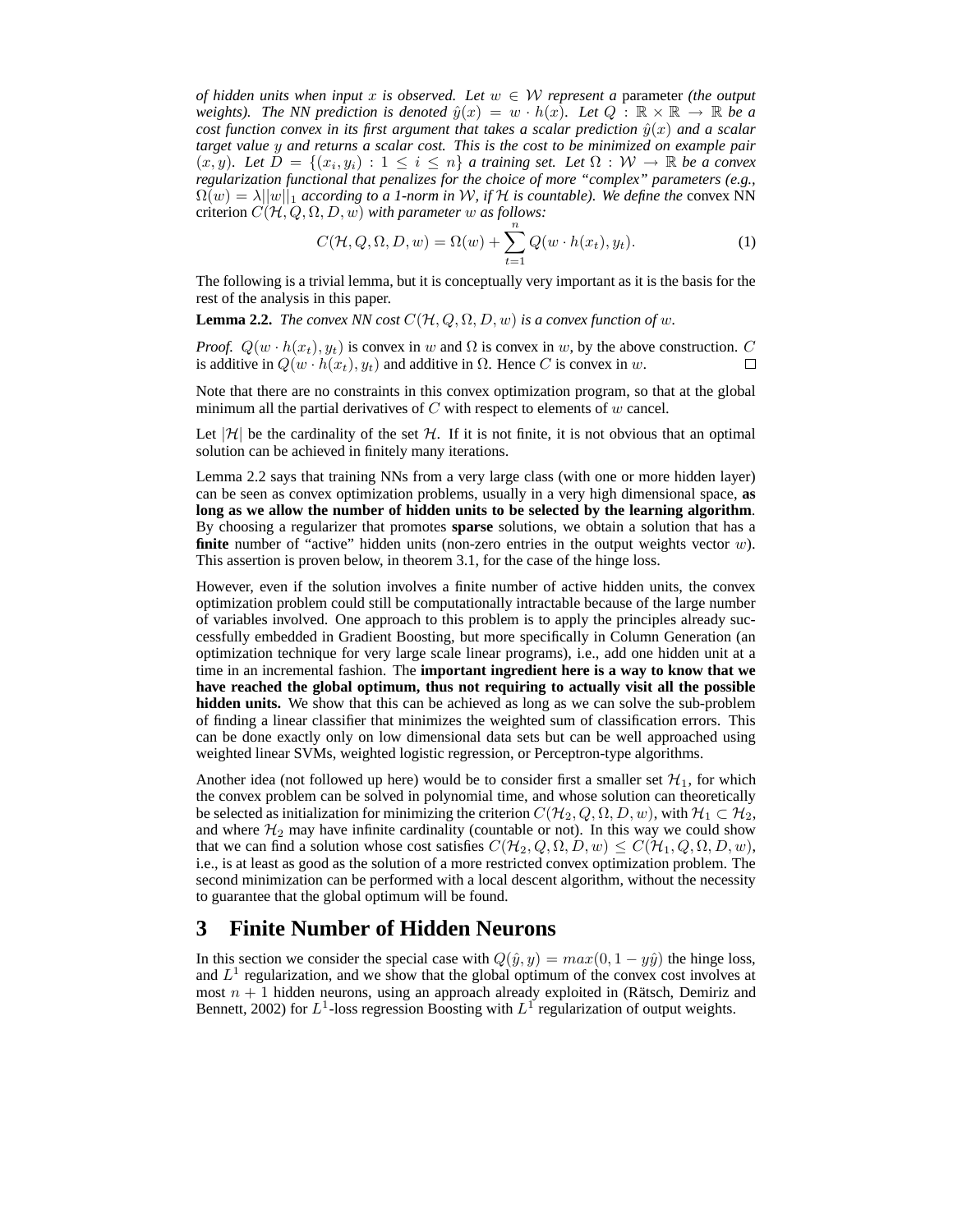The training criterion is  $C(w) = K||w||_1 + \sum_{k=1}^{n}$  $t=1$  $\max(0, 1 - y_t w \cdot h(x_t))$ . Let us rewrite

this cost function as the constrained optimization problem:\n
$$
\sum_{n=0}^{\infty} \frac{1}{n^2}
$$

$$
\min_{w,\xi} L(w,\xi) = K \|w\|_1 + \sum_{t=1}^n \xi_t \quad \text{s.t.} \quad \begin{cases} y_t [w \cdot h(x_t)] \ge 1 - \xi_t & (C_1) \\ \text{and} & \xi_t \ge 0, t = 1, \dots, n \end{cases} \tag{C_2}
$$

Using a standard technique, the above program can be recast as a linear program. Defining  $\lambda = (\lambda_1, \ldots, \lambda_n)$  the vector of Lagrangian multipliers for the constraints  $C_1$ , its dual

problem *(P)* takes the form (in the case of a finite number *J* of base learners):  
\n
$$
(P): \max_{\lambda} \sum_{t=1}^{n} \lambda_t \text{ s.t. } \begin{cases} \lambda \cdot Z_i - K \le 0, i \in I \\ \text{and } \lambda_t \le 1, t = 1, ..., n \end{cases}
$$

with  $(Z_i)_t = y_t h_i(x_t)$ . In the case of a finite number J of base learners,  $I = \{1, \ldots, J\}$ . If the number of hidden units is uncountable, then I is a closed bounded interval of  $\mathbb R$ .

Such an optimization problem satisfies all the conditions needed for using Theorem 4.2 from (Hettich and Kortanek, 1993). Indeed:

- I is compact (as a closed bounded interval of  $\mathbb{R}$ );
- $F: \lambda \mapsto \sum_{t=1}^n \lambda_t$  is a concave function (it is even a linear function);
- $g : (\lambda, i) \mapsto \lambda \cdot Z_i K$  is convex in  $\lambda$  (it is actually linear in  $\lambda$ );
- $\nu(P) \le n$  (therefore finite)  $(\nu(P))$  is the largest value of F satisfying the constraints);

• for every set of  $n+1$  points  $i_0, \ldots, i_n \in I$ , there exists  $\tilde{\lambda}$  such that  $g(\tilde{\lambda}, i_j) < 0$  for  $j = 0, \ldots, n$  (one can take  $\tilde{\lambda} = 0$  since  $K > 0$ ).

Then, from Theorem 4.2 from (Hettich and Kortanek, 1993), the following theorem holds:

**Theorem 3.1.** The solution of  $(P)$  can be attained with constraints  $C'_2$  and only  $n + 1$  con- $\sigma$   $C_1'$  (i.e., there exists a subset of  $n{+}1$  constraints  $C_1'$  giving rise to the same maximum *as when using the whole set of constraints). Therefore, the primal problem associated is the minimization of the cost function of a NN with*  $n + 1$  *hidden neurons.* 

# **4 Incremental Convex NN Algorithm**

In this section we present a stepwise algorithm to optimize a NN, and show that there is a criterion that allows to verify whether the global optimum has been reached. This is a specialization of minimizing  $C(\mathcal{H}, Q, \Omega, D, w)$ , with  $\Omega(w) = \lambda ||w||_1$  and  $\mathcal{H} = \{h : h(x) = s(v \cdot \tilde{x})\}\$ is the set of soft or hard linear classifiers (depending on choice of  $s(.)$ ).

### **Algorithm ConvexNN(**D**,**Q**,**λ**,**s**)**

**Input**: training set  $D = \{(x_1, y_1), \ldots, (x_n, y_n)\}\)$ , convex loss function Q, and scalar regularization penalty λ. s is either the *sign* function or the *tanh* function. **(1)** Set  $v_1 = (0, 0, \dots, 1)$  and select  $w_1 = \operatorname{argmin}_{w_1} \sum_t Q(w_1 s(1), y_t) + \lambda |w_1|$ . **(2)** Set  $i = 2$ . **(3)** Repeat **(4)** Let  $q_t = Q'(\sum_{j=1}^{i-1} w_j h_j(x_t), y_t)$ (5) If  $s = sign$ (5a) train linear classifier  $h_i(x) = sign(v_i \cdot \tilde{x})$  with examples  $\{(x_t, sign(q_t))\}$ and errors weighted by  $|q_t|, t = 1 \dots n$  (i.e., *maximize*  $\sum_t q_t h_i(x_t)$ ) **(5b)** else  $(s = \tanh)$ **(5c)** train linear classifier  $h_i(x) = \tanh(v_i \cdot \tilde{x})$  to *maximize*  $\sum_t q_t h_i(x_t)$ . **(6)** If  $\sum_t q_t h_i(x_t) < \lambda$ , **stop**. **(7)** Select  $w_1, \ldots, w_i$  (and optionally  $v_2, \ldots, v_i$ ) minimizing (exactly or approximately)  $C = \sum_{t} Q(\sum_{j=1}^{i} w_j h_j(x_t), y_t) + \lambda \sum_{j=1}^{i} |w_j|$ such that  $\frac{\partial C}{\partial w_j} = 0$  for  $j = 1 \dots i$ . **(8) Return** the predictor  $\hat{y}(x) = \sum_{j=1}^{i} w_j h_j(x)$ .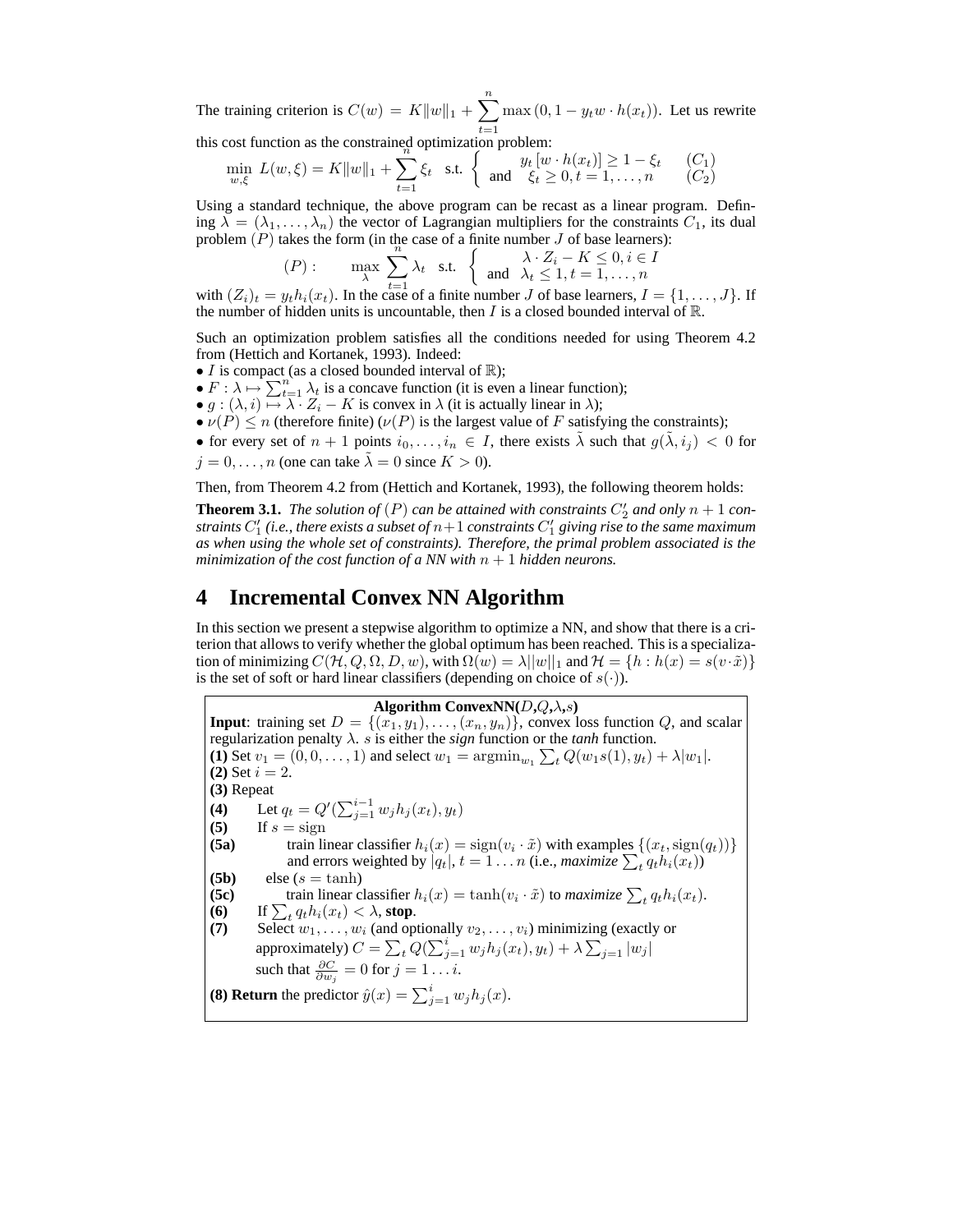A key property of the above algorithm is that, at termination, the global optimum is reached, i.e., no hidden unit (linear classifier) can improve the objective. In the case where  $s = sign$ , we obtain a Boosting-like algorithm, i.e., it involves finding a classifier which minimizes the weighted cost  $\sum_t q_t \operatorname{sign}(v \cdot \tilde{x_t}).$ 

# **Theorem 4.1.** *Algorithm* **ConvexNN** *stops when it reaches the global optimum of*  $C(w) = \sum_{t} Q(w \cdot h(x_t), y_t) + \lambda ||w||_1.$

*Proof.* Let w be the output weights vector when the algorithm stops. Because the set of hidden units H we consider is such that when h is in  $H$ ,  $-h$  is also in H, we can assume all weights to be non-negative. By contradiction, if  $w' \neq w$  is the global optimum, with  $C(w') < C(w)$ , then, since C is convex in the output weights, for any  $\epsilon \in (0, 1)$ , we have  $C(\epsilon w' + (1 - \epsilon)w) \leq \epsilon C(w') + (1 - \epsilon)C(w) < C(w)$ . Let  $w_{\epsilon} = \epsilon w' + (1 - \epsilon)w$ . For  $\epsilon$  small enough, we can assume all weights in w that are strictly positive to be also strictly positive in  $w_{\epsilon}$ . Let us denote by  $I_p$  the set of strictly positive weights in w (and  $w_{\epsilon}$ ), by  $I_z$ the set of weights set to zero in w but to a non-zero value in  $w_{\epsilon}$ , and by  $\delta_{\epsilon k}$  the difference  $w_{\epsilon,k} - w_k$  in the weight of hidden unit  $h_k$  between w and  $w_{\epsilon}$ . We can assume  $\delta_{\epsilon j} < 0$  for  $j \in I_z$ , because instead of setting a small positive weight to  $h_j$ , one can decrease the weight of  $-h_j$  by the same amount, which will give either the same cost, or possibly a lower one when the weight of  $-h_j$  is positive. With  $o(\epsilon)$  denoting a quantity such that  $\epsilon^{-1}o(\epsilon) \to 0$ when  $\epsilon \to 0$ , the difference  $\Delta_{\epsilon}(w) = C(w_{\epsilon}) - C(w)$  can now be written:

$$
\Delta_{\epsilon}(w) = \lambda \left( \|w_{\epsilon}\|_{1} - \|w\|_{1} \right) + \sum_{t} \left( Q(w_{\epsilon} \cdot h(x_{t}), y_{t}) - Q(w \cdot h(x_{t}), y_{t}) \right)
$$
\n
$$
= \lambda \left( \sum_{i \in I_{p}} \delta_{\epsilon i} + \sum_{j \in I_{z}} - \delta_{\epsilon j} \right) + \sum_{t} \sum_{k} \left( Q'(w \cdot h(x_{t}), y_{t}) \delta_{\epsilon k} h_{k}(x_{t}) \right) + o(\epsilon)
$$
\n
$$
= \sum_{i \in I_{p}} \left( \lambda \delta_{\epsilon i} + \sum_{t} q_{t} \delta_{\epsilon i} h_{i}(x_{t}) \right) + \sum_{j \in I_{z}} \left( -\lambda \delta_{\epsilon j} + \sum_{t} q_{t} \delta_{\epsilon j} h_{j}(x_{t}) \right) + o(\epsilon)
$$
\n
$$
= \sum_{i \in I_{p}} \delta_{\epsilon i} \frac{\partial C}{\partial w_{i}}(w) + \sum_{j \in I_{z}} \left( -\lambda \delta_{\epsilon j} + \sum_{t} q_{t} \delta_{\epsilon j} h_{j}(x_{t}) \right) + o(\epsilon)
$$
\n
$$
= 0 + \sum_{j \in I_{z}} \left( -\lambda \delta_{\epsilon j} + \sum_{t} q_{t} \delta_{\epsilon j} h_{j}(x_{t}) \right) + o(\epsilon)
$$

since for  $i \in I_p$ , thanks to step (7) of the algorithm, we have  $\frac{\partial C}{\partial w_i}(w) = 0$ . Thus the inequality  $\epsilon^{-1}\Delta_{\epsilon}(w) < 0$  rewrites into

$$
\sum_{j \in I_z} \epsilon^{-1} \delta_{\epsilon j} \left( -\lambda + \sum_t q_t h_j(x_t) \right) + \epsilon^{-1} o(\epsilon) < 0
$$

which, when  $\epsilon \to 0$ , yields (note that  $\epsilon^{-1}\delta_{\epsilon j}$  does not depend on  $\epsilon$  since  $\delta_{\epsilon j}$  is linear in  $\epsilon$ ):

$$
\sum_{j \in I_z} \epsilon^{-1} \delta_{\epsilon j} \left( -\lambda + \sum_t q_t h_j(x_t) \right) \le 0 \tag{2}
$$

But,  $h_i$  being the optimal classifier chosen in step (5a) or (5c), all hidden units  $h_j$  verify  $\sum_t q_t h_j(x_t) \leq \sum_t q_t h_i(x_t) < \lambda$  and  $\forall j \in I_z$ ,  $\epsilon^{-1} \delta_{\epsilon j}(-\lambda + \sum_t q_t h_j(x_t)) > 0$  (since  $\delta_{\epsilon j}$  < 0), contradicting eq. 2.

(Mason et al., 2000) prove a related global convergence result for the AnyBoost algorithm, a non-parametric Boosting algorithm that is also similar to Gradient Boosting (Friedman, 2001). Again, this requires solving as a sub-problem an exact minimization to find a function  $h_i \in \mathcal{H}$  that is maximally correlated with the gradient  $Q'$  on the output. We now show a simple procedure to select a hyperplane with the best weighted classification error.

### **Exact Minimization**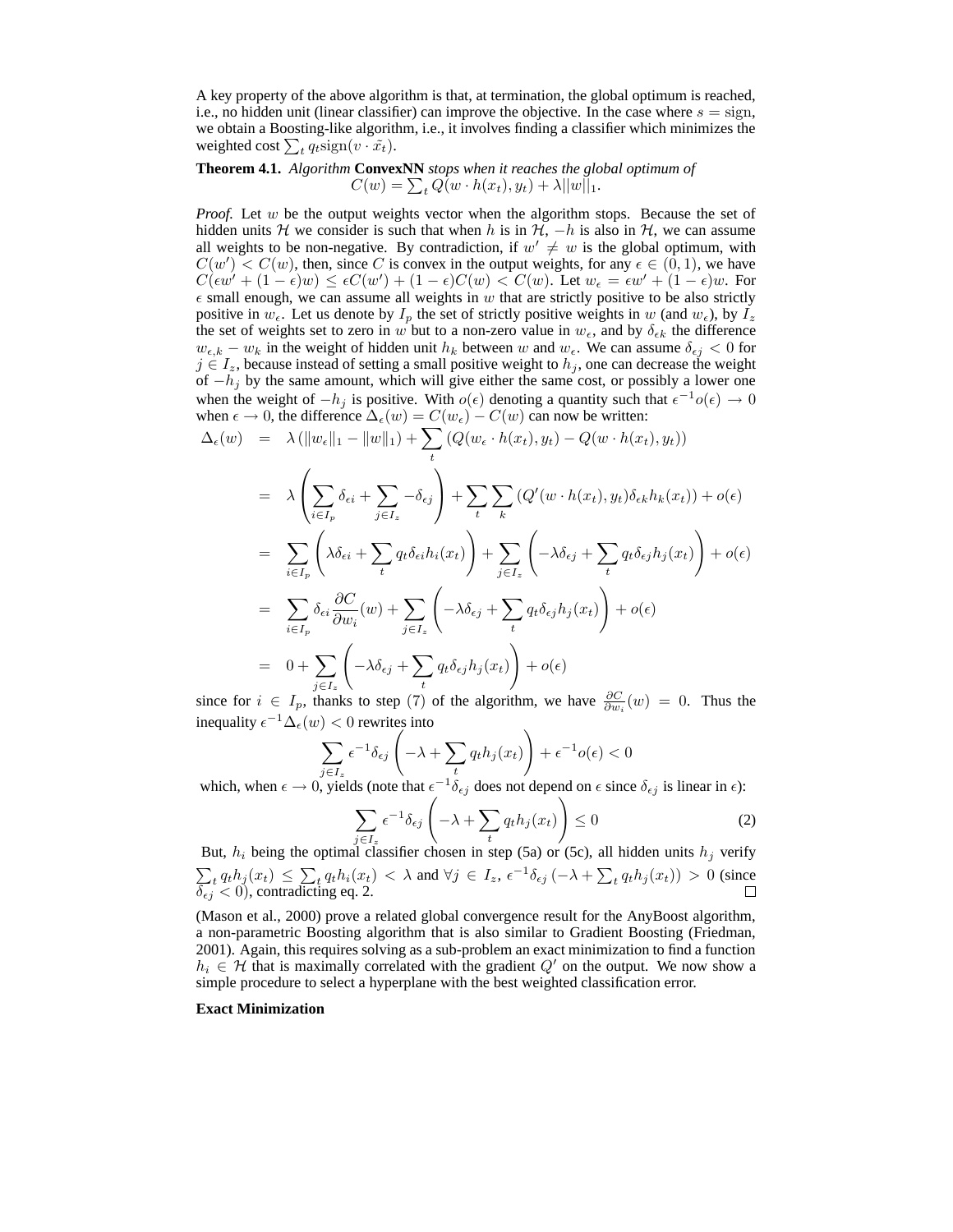In step (5a) we are required to find a linear classifier that minimizes the weighted sum of classification errors. Unfortunately, this is an NP-hard problem (w.r.t.  $d$ , see theorem 4 in (Marcotte and Savard, 1992)). However, an exact solution can be easily found in  $O(n^3)$ computations for  $d = 2$  inputs.

**Proposition 4.2.** *Finding a linear classifier that minimizes the weighted sum of classification error can be achieved in*  $O(n^3)$  *steps when the input dimension is*  $d = 2$ *.* 

*Proof.* We want to maximize  $\sum_i c_i \text{sign}(u \cdot x_i + b)$  with respect to u and b, the  $c_i$ 's being in R. Consider u fixed and sort the  $x_i$ 's according to their dot product with u and denote r the function which maps i to  $r(i)$  such that  $x_{r(i)}$  is in i-th position in the sort. Depending on the value of b, we will have  $n+1$  possible sums, respectively  $-\sum_{i=1}^{k} c_{r(i)} + \sum_{i=k+1}^{n} c_{r(i)}$ ,  $k = 0, \ldots, n$ . It is obvious that those sums only depend on the order of the products  $u \cdot x_i$ ,  $i = 1, \ldots, n$ . When u varies smoothly on the unit circle, as the dot product is a continuous function of its arguments, the changes in the order of the dot products will occur only when there is a pair  $(i, j)$  such that  $u \cdot x_i = u \cdot x_j$ . Therefore, there are at most as many order changes as there are pairs of different points, i.e.,  $n(n - 1)/2$ . In the case of  $d = 2$ , we can enumerate all the different angles for which there is a change, namely  $a_1, \ldots, a_z$  with  $z \leq \frac{n(n-1)}{2}$  $\frac{2^{i-1}}{2}$ . We then need to test at least one  $u = [\cos(\theta), \sin(\theta)]$  for each interval  $a_i <$  $\theta < a_{i+1}$ , and also one u for  $\theta < a_1$ , which makes a total of  $\frac{n(n-1)}{2}$  possibilities.

It is possible to generalize this result in higher dimensions, and as shown in (Marcotte and Savard, 1992), one can achieve  $O(\log(n)n^d)$  time.

**Algorithm 1** Optimal linear classifier search

**Maximizing**  $\sum_{i=1}^{n} c_i \delta(\text{sign}(w \cdot x_i), y_i)$  in dimension 2<br> **(1)** for  $i = 1, ..., n$  for  $j = i + 1, ..., n$ **(3)**  $\Theta_{i,j} = \theta(x_i, x_j) + \frac{\pi}{2}$  where  $\theta(x_i, x_j)$  is the angle between  $x_i$  and  $x_j$ **(6)** sort the  $\Theta_{i,j}$  in increasing order **(7)**  $w_0 = (1, 0)$ **(8)** for  $k = 1, \ldots, \frac{n(n-1)}{2}$ (9)  $w_k = (\cos \Theta_{i,j}, \sin \Theta_{i,j}), u_k = \frac{w_k + w_{k-1}}{2}$ <br>
(10) sort the  $x_i$  according to the value of  $u_k \cdot x_i$ <br>
(11) compute  $S(u_k) = \sum_{i=1}^n c_i \delta(u_k \cdot x_i), y_i$ ) **(12)** output:  $\mathrm{argmax}_{u_k} S$ 

### **Approximate Minimization**

For data in higher dimensions, the exact minimization scheme to find the optimal linear classifier is not practical. Therefore it is interesting to consider approximate schemes for obtaining a linear classifier with weighted costs. Popular schemes for doing so are the linear SVM (i.e., linear classifier with hinge loss), the logistic regression classifier, and variants of the Perceptron algorithm. In that case, step (5c) of the algorithm is not an exact minimization, and one cannot guarantee that the global optimum will be reached. However, it might be reasonable to believe that finding a linear classifier by minimizing a weighted hinge loss should yield solutions close to the exact minimization. Unfortunately, this is not generally true, as we have found out on a simple toy data set described below. On the other hand, if in step (7) one performs an optimization not only of the output weights  $w_i$  ( $j \leq i$ ) but also of the corresponding weight vectors  $v_j$ , then the algorithm finds a solution close to the global optimum (we could only verify this on 2-D data sets, where the exact solution can be computed easily). It means that at the end of each stage, one first performs a few training iterations of the whole NN (for the hidden units  $j \leq i$ ) with an ordinary gradient descent mechanism (we used conjugate gradients but stochastic gradient descent would work too), optimizing the  $w_j$ 's and the  $v_j$ 's, and then one fixes the  $v_j$ 's and obtains the optimal  $w_j$ 's for these  $v_j$ 's (using a convex optimization procedure). In our experiments we used a quadratic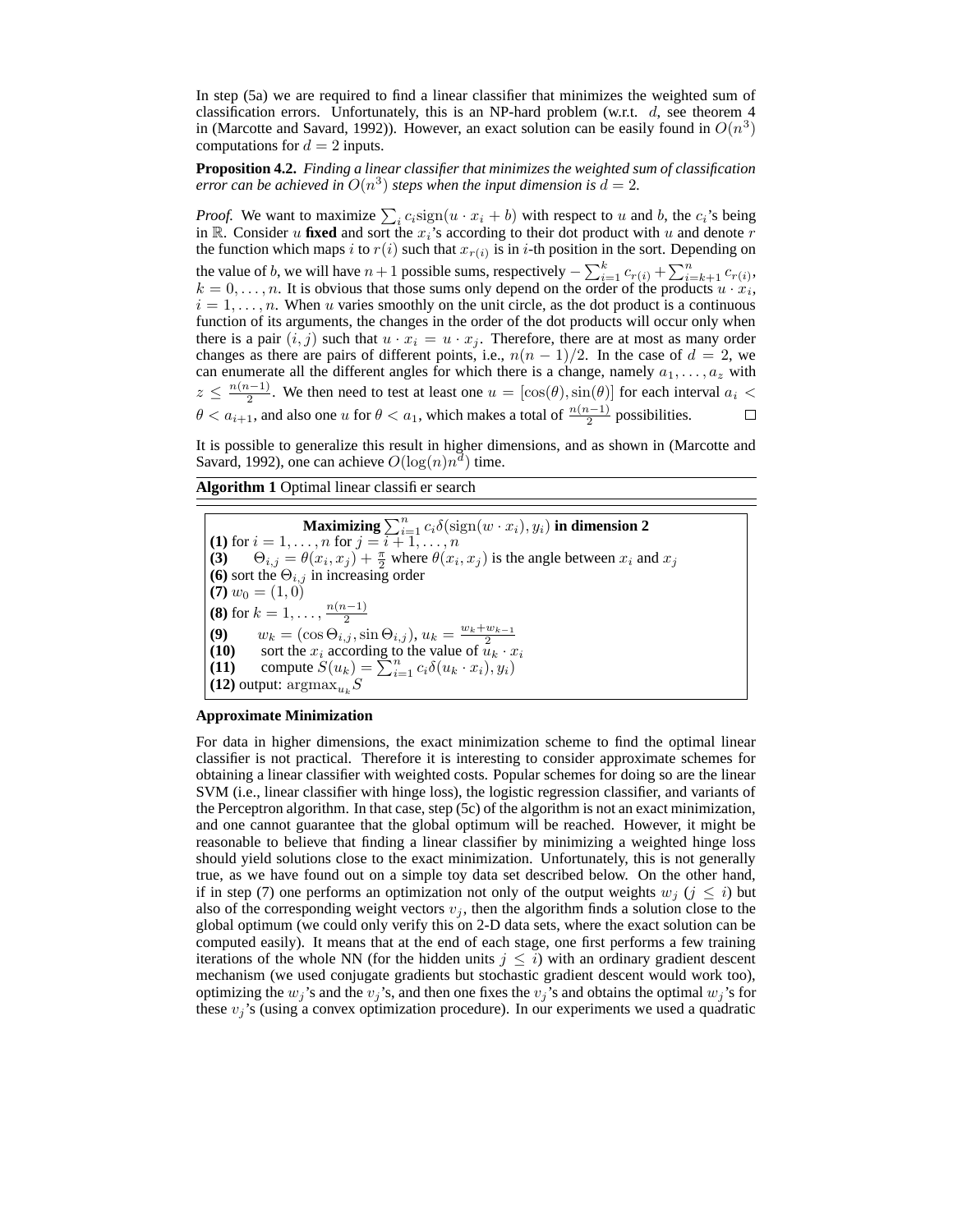Q, for which the optimization of the output weights can be done with a neural network, using the outputs of the hidden layer as inputs.

Let us consider now a bit more carefully what it means to tune the  $v_j$ 's in step (7). Indeed, changing the weight vector  $v_j$  of a selected hidden neuron to decrease the cost is **equivalent to a change in the output weights** w**'s**. More precisely, consider the step in which the value of  $v_j$  becomes  $v_j'$ . This is equivalent to the following operation on the w's, when  $w_j$ is the corresponding output weight value: the output weight associated with the value  $v_j$  of a hidden neuron is set to 0, and the output weight associated with the value  $v_j$  of a hidden neuron is set to  $w_j$ . This corresponds to an exchange between two variables in the convex program. We are justified to take any such step as long as it allows us to decrease the cost  $C(w)$ . The fact that we are simultaneously making such exchanges on all the hidden units when we tune the  $v_j$ 's allows us to move faster towards the global optimum.

### **Extension to multiple outputs**

The multiple outputs case is more involved than the single-output case because it is not enough to check the condition  $\sum_{t} h_t q_t > \lambda$ . Consider a new hidden neuron whose output is  $h_i$  when the input is  $x_i$ . Let us also denote  $\alpha = [\alpha_1, \dots, \alpha_{n_o}]'$  the vector of output weights between the new hidden neuron and the  $n_o$  output neurons. The gradient with respect to  $\alpha_j$ is  $g_j = \frac{\partial C}{\partial \alpha_j} = \sum_t h_t q_{tj} - \lambda \text{sign}(\alpha_j)$  with  $q_{tj}$  the value of the j-th output neuron with input  $x_t$ . This means that if, for a given j, we have  $|\sum_t h_t q_{tj}| < \lambda$ , moving  $\alpha_j$  away from 0 can only increase the cost. Therefore, the right quantity to consider is  $(|\sum_{t} h_t q_{tj}| - \lambda)_{+}$ .

We must therefore find  $\operatorname{argmax}_{v}\sum_{j}\left(\left|\sum_{t}h_{t}q_{tj}\right|-\lambda\right)_{+}^{2}$  $+^2$ . As before, this sub-problem is not convex, but it is not as obvious how to approximate it by a convex problem. The stopping criterion becomes: if there is no j such that  $|\sum_{t} h_t q_{tj}| > \lambda$ , then all weights must remain equal to 0 and a global minimum is reached.

#### **Experimental Results**

We performed experiments on the 2-D double moon toy dataset (as used in (Delalleau, Bengio and Le Roux, 2005)), to be able to compare with the exact version of the algorithm. In these experiments,  $Q(w \cdot h(x_t), y_t) = [w \cdot \hat{h}(x_t) - y_t]^2$ . The set-up is the following: • Select a new linear classifier, either (a) the optimal one or (b) an approximate using logistic regression.

• Optimize the output weights using a convex optimizer.

 $\bullet$  In case (b), tune both input and output weights by conjugate gradient descent on  $C$  and finally re-optimize the output weights using LASSO regression.

• Optionally, remove neurons whose output weight has been set to 0.

Using the approximate algorithm yielded for 100 training examples an average penalized  $(\lambda = 1)$  squared error of 17.11 (over 10 runs), an average test classification error of 3.68% and an average number of neurons of 5.5 . The exact algorithm yielded a penalized squared error of 8.09, an average test classification error of 5.3%, and required 3 hidden neurons. A penalty of  $\lambda = 1$  was nearly optimal for the exact algorithm whereas a smaller penalty further improved the test classification error of the approximate algorithm. Besides, when running the approximate algorithm for a long time, it converges to a solution whose quadratic error is extremely close to the one of the exact algorithm.

# **5 Conclusion**

We have shown that training a NN can be seen as a convex optimization problem, and have analyzed an algorithm that can exactly or approximately solve this problem. We have shown that the solution with the hinge loss involved a number of non-zero weights bounded by the number of examples, and much smaller in practice. We have shown that there exists a stopping criterion to verify if the global optimum has been reached, but it involves solving a sub-learning problem involving a linear classifier with weighted errors, which can be com-